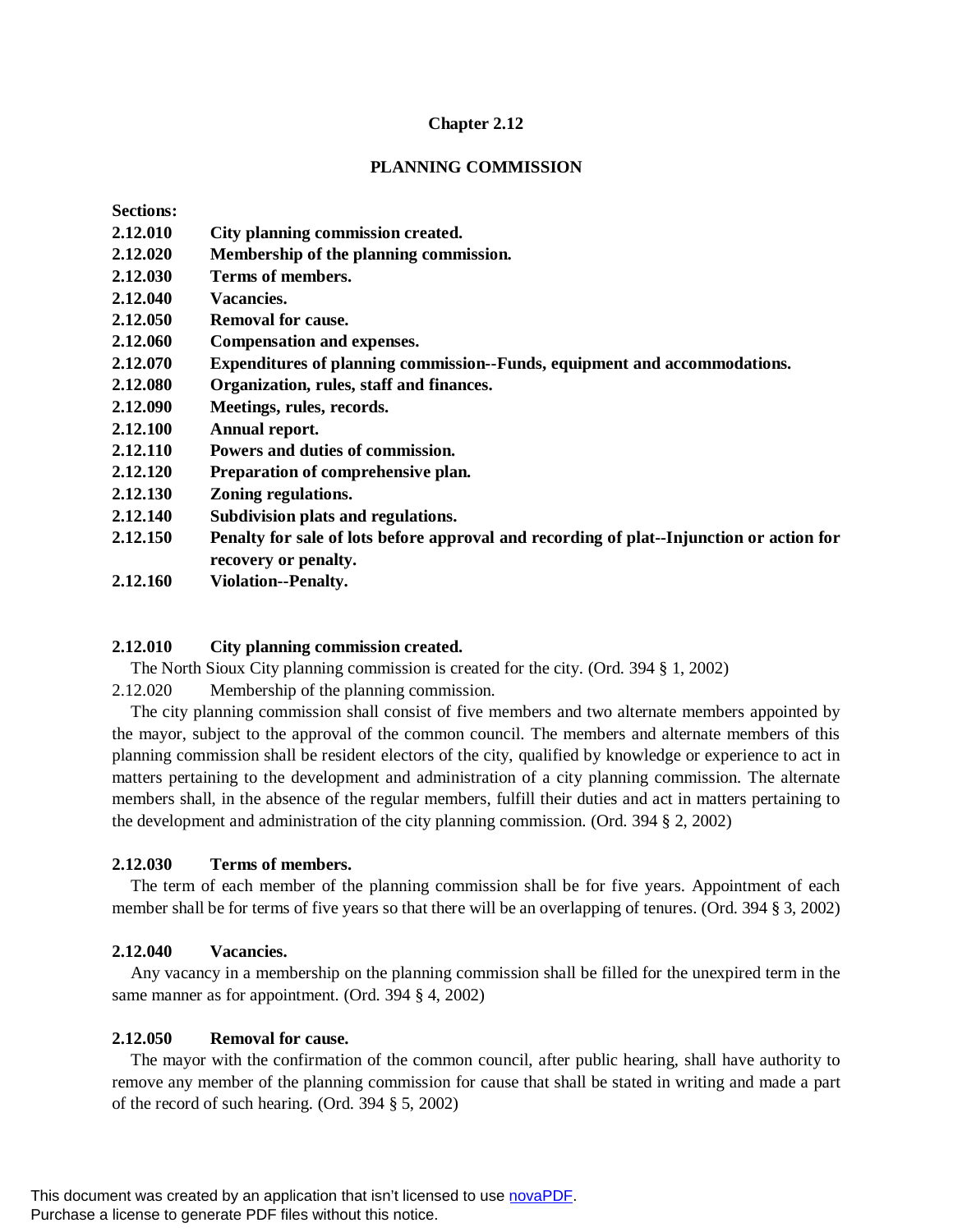### **2.12.060 Compensation and expenses.**

All members of the planning commission shall receive compensation in the amount of fifty dollars (\$50.00) for each scheduled and adjourned meeting attended. Compensation for other actual expenses, shall be subject to the approval of common council. (Ord. 394 § 6, 2002)

## **2.12.070 Expenditures of planning commission--Funds, equipment and accommodations.**

The expenditures of the planning commission, exclusive of those made from funds received by gift, shall be within the amounts appropriated for the purpose by the common council, which shall provide the funds, equipment and accommodations necessary for the commission's work. (Ord. 394 § 7, 2002)

## **2.12.080 Organization, rules, staff and finances.**

Upon appointment, the planning commission shall be called together by the mayor and shall organize by electing a chairperson from among its members for a term of one year with eligibility for reelection, and may fill such other of its offices as it may create in a manner prescribed by the rules of such planning commission. The city finance officer, or deputy, shall act as secretary of the planning commission, but shall not be a member thereof. (Ord. 394 § 8, 2002)

## **2.12.090 Meetings, rules, records.**

The planning commission shall hold at least one regular meeting each month. It shall adopt rules for transaction of its business and shall keep a record of its resolutions, transactions, findings, and determinations that shall be a public record. (Ord. 394 § 9, 2002)

## **2.12.100 Annual report..**

The planning commission shall make, each year on or about the first of August, a report to the common council of its proceedings with a statement of its receipts and disbursements and the progress of its work during the preceding year. (Ord. 394 § 10, 2002)

## 2.12.110 **Powers and duties of commission.**

The North Sioux City planning commission, its members and employees, shall have all such powers as may be necessary to enable it to fulfill and perform its functions, promote planning, or carry out all the purposes and powers enumerated in SDCL 11-4 and 11-6 and acts amendatory thereof. (Ord. 394 § 11, 2002)

# **2.12.120 Preparation of comprehensive plan.**

The planning commission shall propose a comprehensive plan for the physical development of North Sioux City pursuant to the terms of SDCL 11-4 and 11-6. The comprehensive plan shall be made with the general purpose of guiding and accomplishing a coordinated and harmonious development of the city.

After such comprehensive plan has been adopted according to law, no substantial amendment or modification thereof shall be made, without such proposed change first being referred to the planning commission for its recommendations. (Ord. 394 § 12, 2002)

## **2.12.130 Zoning regulations.**

It shall be a duty of the planning commission to recommend the boundaries of zoning districts and appropriate regulations to be enforced therein, in accordance with the comprehensive plan. The planning commission shall prepare regulations governing land uses, building or setback lines and the subdivision or